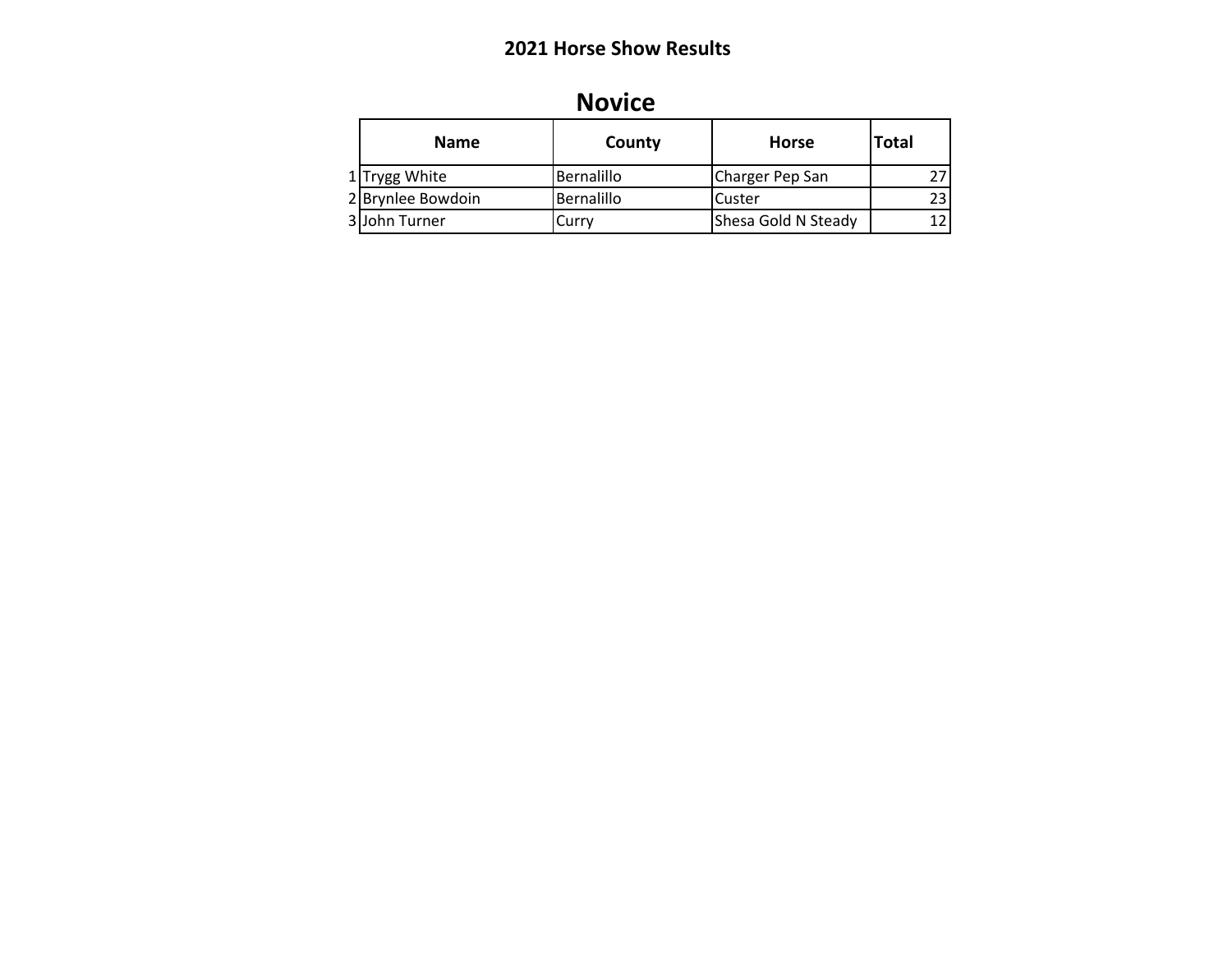# **2021 Horse Show Results**

#### **Novice**

| <b>Name</b>        | County     | <b>Horse</b>                 | <b>Show County</b> | <b>HUS</b>     | <b>HSE</b> | <b>EDR</b>       | <b>SMS</b>         | <b>WP</b> | <b>WH</b>      | <b>RHP</b>       |        | RHR   Trail   Total | Grand<br><b>Total</b> |
|--------------------|------------|------------------------------|--------------------|----------------|------------|------------------|--------------------|-----------|----------------|------------------|--------|---------------------|-----------------------|
|                    |            |                              | Bernalillo         |                |            |                  | C.                 |           |                | ำ<br>∠           | ำ<br>∠ | 14                  |                       |
| Brynlee Bowdoin    | Bernalillo | Custer                       | Dona Ana           |                |            |                  |                    |           |                | C.<br>$\epsilon$ |        | 9                   | 23                    |
|                    |            |                              | State Fair         |                |            |                  |                    |           |                |                  |        | 0                   |                       |
|                    |            |                              | Bernalillo         | $\overline{2}$ |            | 2                |                    |           | $\overline{ }$ |                  |        | 11                  |                       |
| <b>Trygg White</b> | Bernalillo | Charger Pep San              | Dona Ana           | $\overline{2}$ |            | ົາ<br>$\epsilon$ | C.<br>$\mathbf{r}$ |           | 2              | ┻                | ำ      | 16                  | 27                    |
|                    |            |                              | <b>State Fair</b>  |                |            |                  |                    |           |                |                  |        | $\mathbf{0}$        |                       |
|                    |            | Shesa Gold N Steady<br>Curry | Bernalillo         |                |            |                  | 3                  |           |                |                  | 3      | 6                   |                       |
| John Turner        |            |                              | Dona Ana           |                |            |                  | 3                  |           |                |                  | 3      | 6                   | 12                    |
|                    |            |                              | <b>State Fair</b>  |                |            |                  |                    |           |                |                  |        | 0                   |                       |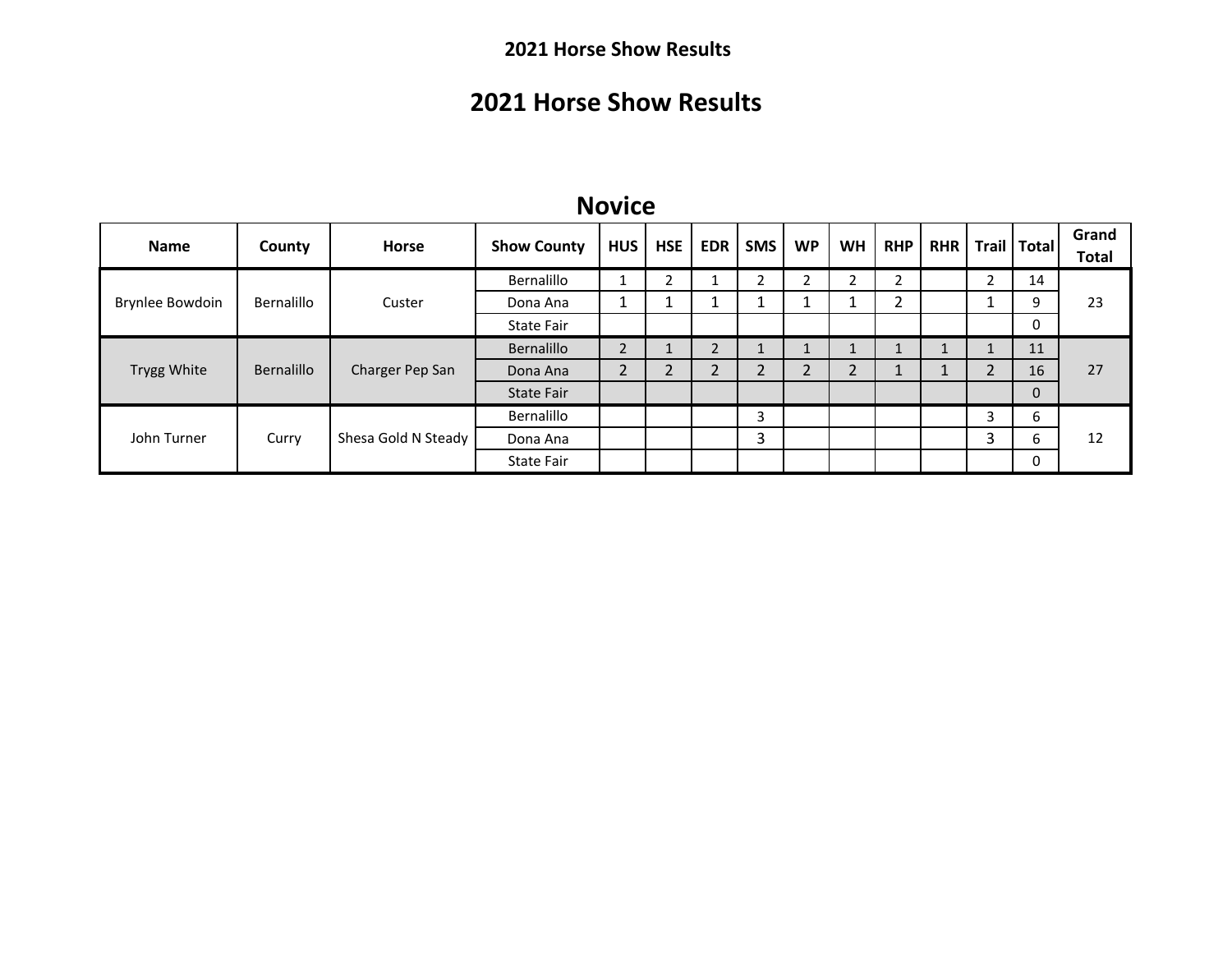| JUIIUI            |            |                          |              |  |  |  |  |  |  |  |  |
|-------------------|------------|--------------------------|--------------|--|--|--|--|--|--|--|--|
| <b>Name</b>       | County     | <b>Horse</b>             | <b>Total</b> |  |  |  |  |  |  |  |  |
| 1 Denny Turner    | Curry      | <b>Golds Classic Las</b> | 44'          |  |  |  |  |  |  |  |  |
| 2 Abigail McSween | Sandoval   | <b>M</b> vnx             | 22           |  |  |  |  |  |  |  |  |
| 3 Faith Martin    | Bernalillo | Annie Oakley             |              |  |  |  |  |  |  |  |  |

## **Junior**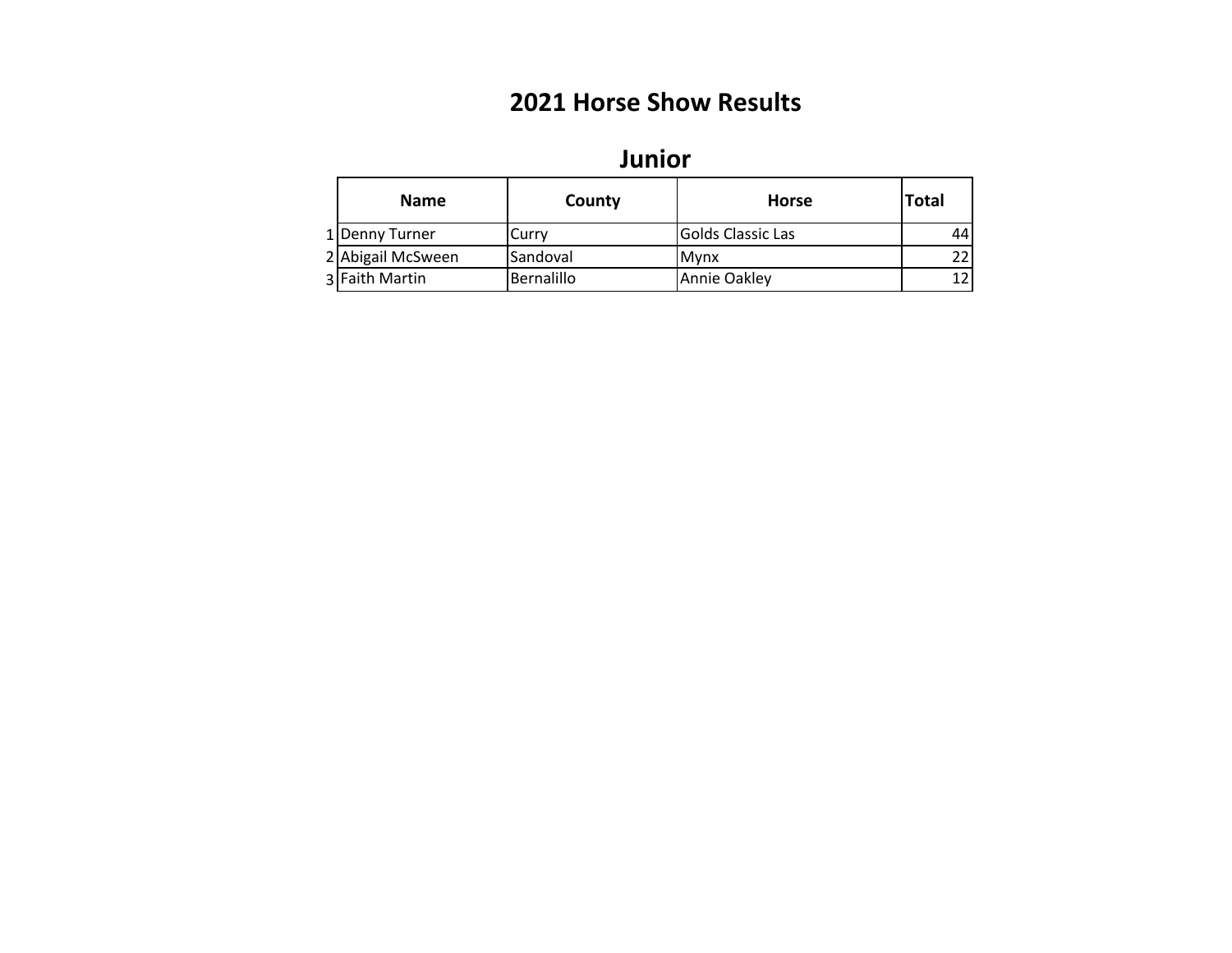| <b>Name</b>         | County     | <b>Horse</b>      | <b>Show County</b> | <b>HUS</b>   | <b>HSE</b> | <b>EDR</b> | <b>SMS</b> | <b>WP</b>      | <b>WH</b> | <b>RHP</b> | <b>RHR</b> | <b>Trail</b> | <b>Total</b> | Grand<br><b>Total</b> |
|---------------------|------------|-------------------|--------------------|--------------|------------|------------|------------|----------------|-----------|------------|------------|--------------|--------------|-----------------------|
|                     |            |                   | Bernalillo         | 2            | C.<br>∠    | ∍<br>∠     | 3          | 3              | C.<br>∠   | 3          | ┑          | 3            | 22           | 44                    |
| Denny Turner        | Curry      | Golds Classic Las | Taos               | 2            | C.<br>∠    | ำ<br>∠     | 3          | 3              | C.<br>ے   | 3          | h          | 3            | 22           |                       |
|                     |            |                   | <b>State Fair</b>  |              |            |            |            |                |           |            |            |              | 0            |                       |
|                     |            | Mynx<br>Sandoval  | Bernalillo         | $\mathbf{1}$ |            | Ŧ.         | ∍          | $\overline{2}$ | ┻         | C<br>∠     |            | ┻            | 12           | 22                    |
| Abigail McSween     |            |                   | Taos               | <b>T</b>     | ш.         | Ŧ.         |            | $\overline{2}$ | ш.        | ┻          |            | л.           | 10           |                       |
|                     |            |                   | <b>State Fair</b>  |              |            |            |            |                |           |            |            |              | 0            |                       |
|                     |            |                   | Bernalillo         |              |            |            |            |                |           |            |            | ຳ<br>∠       | 5            |                       |
| <b>Faith Martin</b> | Bernalillo | Annie Oakley      | Taos               |              |            |            | ำ<br>∠     | ᅩ              |           | ຳ<br>∠     |            | 2            |              | 12                    |
|                     |            |                   | <b>State Fair</b>  |              |            |            |            |                |           |            |            |              | 0            |                       |

#### **Junior**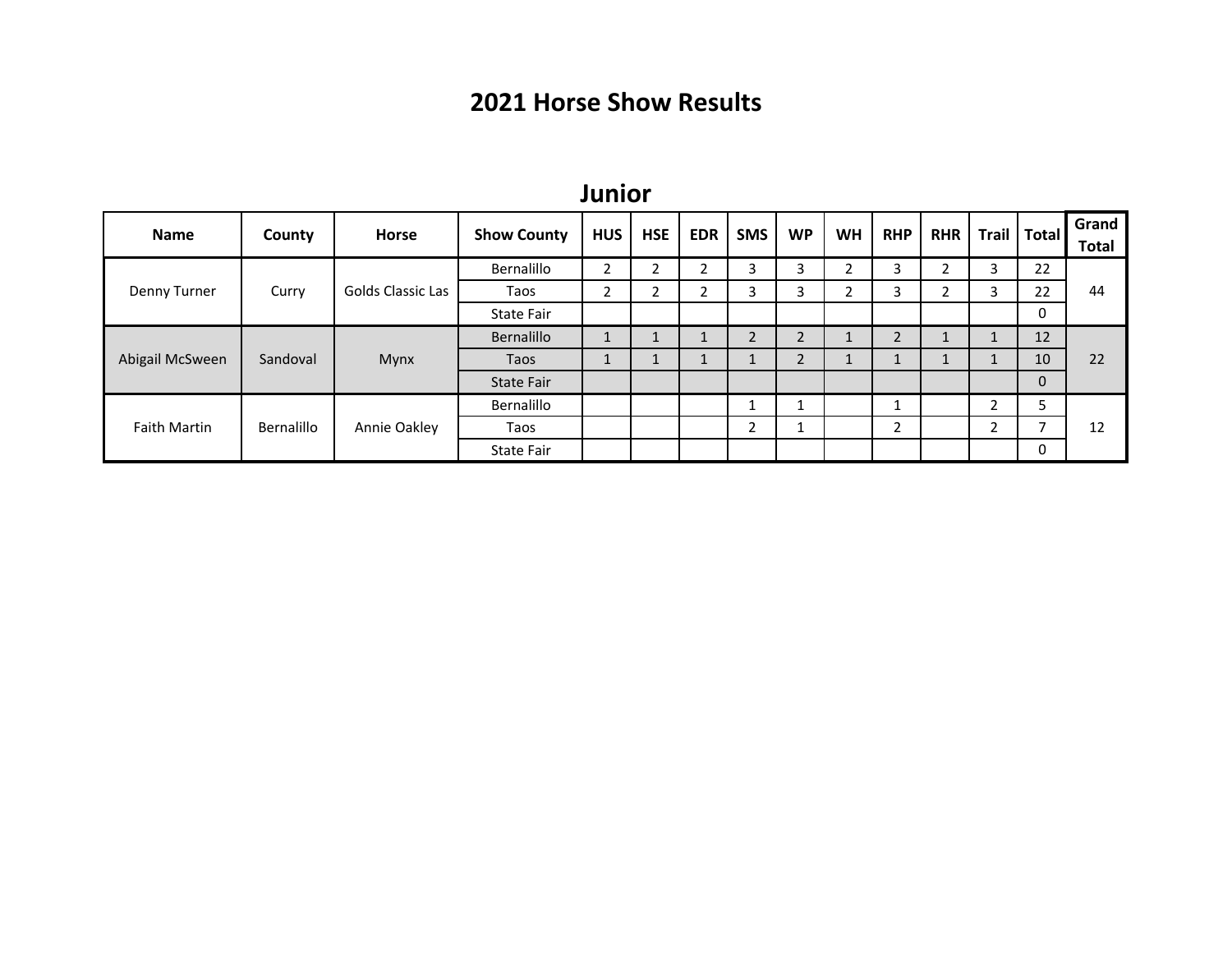| <b>Name</b>            | County            | <b>Horse</b>          | <b>Total</b> |
|------------------------|-------------------|-----------------------|--------------|
| 1 Jenna Mendez         | Dona Ana          | Surenuffskippin       | 96           |
| 2 Maddie Coburn        | Bernalillo        | <b>KPN Coollo</b>     | 73           |
| 3 Savannah McSween     | Sandoval          | Invited Cuz I'm Gold  | 58           |
| 4 Taylor White         | <b>Bernalillo</b> | Rise of the Phoenix   | 53           |
| 5 Kaisa Tinu Viel Baca | Valencia          | R.C. Slick            | 24           |
| 6 Kelsey McDonald      | San Juan          | Cowboy Checks to Cash | 23           |
| 7 Shyann Moorhead      | Santa Fe          | Goose                 | 13           |
| 8 Belita Martinez      | Rio Arriba        | Tachito               | 8            |

# **Senior**